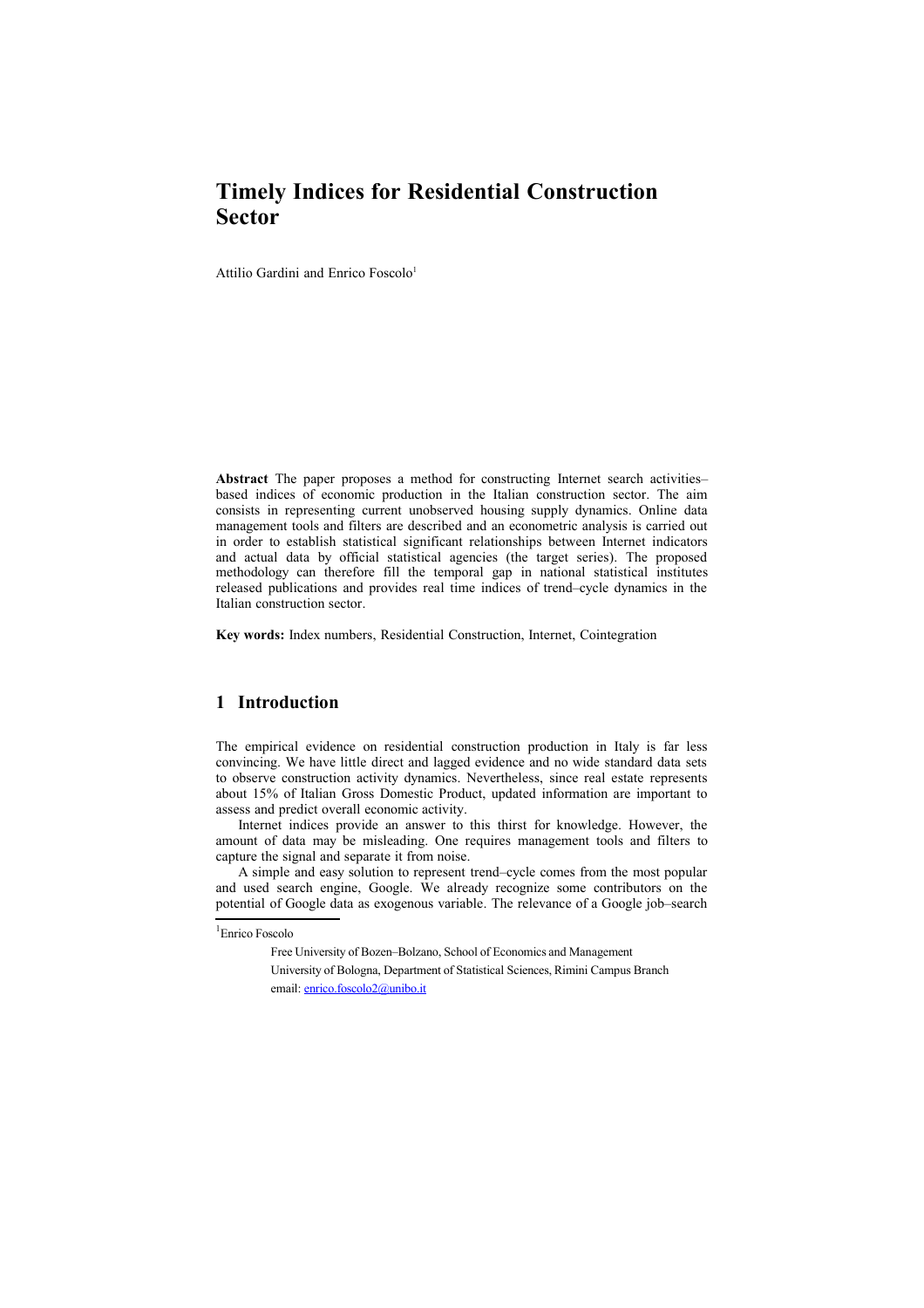index as an indicator for unemployment dynamics in the United States was tested in [1,6] and [10,11] introduced monthly consumer indicators based on Google search activity data, providing significant benefits to forecasts comparing with common survey–based counterparts. Health–seeking behavior in the form of on–line Google search queries was monitored by [7].

The possibility of adding the search indices to a simple autoregressive model in order to improve the forecasting of new home sales was first explored in [5]. In this paper we provide new indices for residential construction production based on weekly Internet search activities. We test the relations with reference series and the exogeneity of search data is not assumed a priori. We propose a dynamic specification for the Italian residential construction production based on a cointegrated Vector Error Correction Model (hereafter, VECM; see [9]), where the cointegration rank is subject to inference. The main result of this analysis is to establish a statistical significant relationship between Google and real data. Thus, the Google leading indicators provide a double benefit; i.e., improving future predictions and allowing better understanding for current unobserved dynamics in the construction sector.

## **2 Managing Query Data on Construction Sector**

Google Insights for Search [\(http://www.google.com/insights/search/?hl=en-US\)](http://www.google.com/insights/search/?hl=en-US) is the system provided by Google in order to analyze portions of worldwide Google web searches from all Google domains starting from January 2004. This mechanism computes how many searches have been done for the entered keywords, relative to the total number of searches done on Google over time. Insights for Search provides normalized not seasonally adjusted weekly indexed series. In order to avoid uncertainty about the criteria by which the Insights for Search determines the context of the terms, we specify some categories provided by an automated engine (see [http://support.google.com/insights/?hl=en\)](http://support.google.com/insights/?hl=en). When filters are applied, Google system only evaluates queries that are related to that category. For our aims, the system provides several options, such as Real Estate Agencies or Real Estate Listings.

In order to exploit as much information from Google time series as possible, we extract common unobserved variables from search engine data. To identify residential construction production factors we first select 5 housing relevant categories (cf. Table 1) and we employ asymptotically distribution–free estimation methods (e.g., [2,3]). Keywords such as home–like words and sale are included in our queries. Finally, we select the number of factors by means of the parallel analysis (e.g., [8]). For our case, parallel analysis suggests that 2 factors for residential construction production might be most appropriate. Nevertheless, we only choose the latent variable with higher factor loadings in correspondence with Real Estate Agencies and Real Estate Listings subcategories, in our opinion the best matches with the construction sector.

|                          | Google<br><b>Categories</b> | <b>Google Subcategories</b>      |
|--------------------------|-----------------------------|----------------------------------|
| Residential Construction | Real Estate                 | Real Estate Agencies             |
|                          |                             | Real Estate Listings             |
|                          |                             | Timeshares & Vacation Properties |

Property management

**Table 1:** The selected Google categories for residential construction production.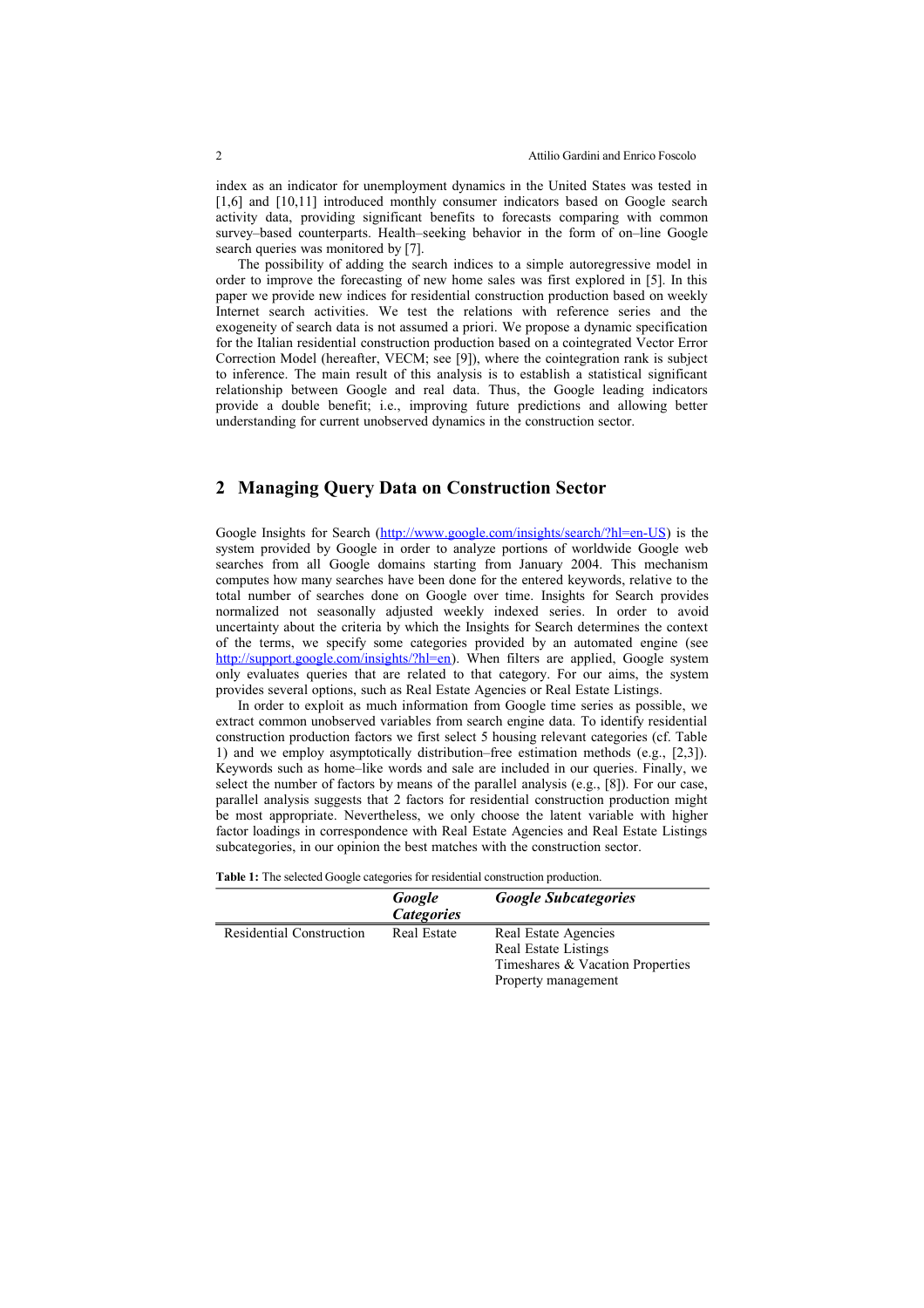



### **3 From Query Data to Econometric Framework**

Checking the connection between Google factors and official housing related data is the necessary step in order to consider these indices as proxies of housing market dynamics. In order to do that, we exploit the vector autoregressive specification (hereafter, VAR) and we test the presence of stochastic common trends. When cointegration is detected, variables will show a tendency to co–move over time. Such cointegrated relations can often be interpreted as long–run relations and are therefore of considerable economic interest for our purpose. In this connection we use the VECM which gives a convenient reformulation of VARs.

The proposed application refers to monthly Google Italian activity over the period 2004:04 – 2011:11  $(T = 92$  observations), and monthly construction production index (not seasonally adjusted; shortly, CPI) provided by Eurostat, the Statistical Office of the European Union (see Fig. 1). We test the unrestricted VAR with  $k = 3$  lags by maximum likelihood. We also include seasonal dummies and unrestricted drift term. The adequacy of the model is checked by residual analysis where it is seen that there is no autocorrelation, no heteroskedasticity, and no seriously large normalized residuals.

Testing for the cointegration rank  $r$  (see [9]) we find that  $r = 0$  should be rejected at 5% level for all tests, but  $r = 1$  is not rejected for a significant level of 5%. Thus, the analysis indicates that our variables are nonstationary but cointegrate. Indeed, Figure 2 suggests that the two indices move together around the identify line for the whole period. To conclude, we check parameter constancy throughout the sample period. The Chow forecast (shortly, CF) test against the alternative that all coefficients including the residual covariance matrix may vary is performed. In order to take into account small sample deviations we calculate bootstrap p–values obtained by means of 1000 replications as in [4]. Anyway the null hypothesis of constant parameters is not rejected. Thus, the analysis confirms the use of the Google index as proxy of CPI trend–cycle.

**Figure 2:** The scatter plot between Google index and CPI.